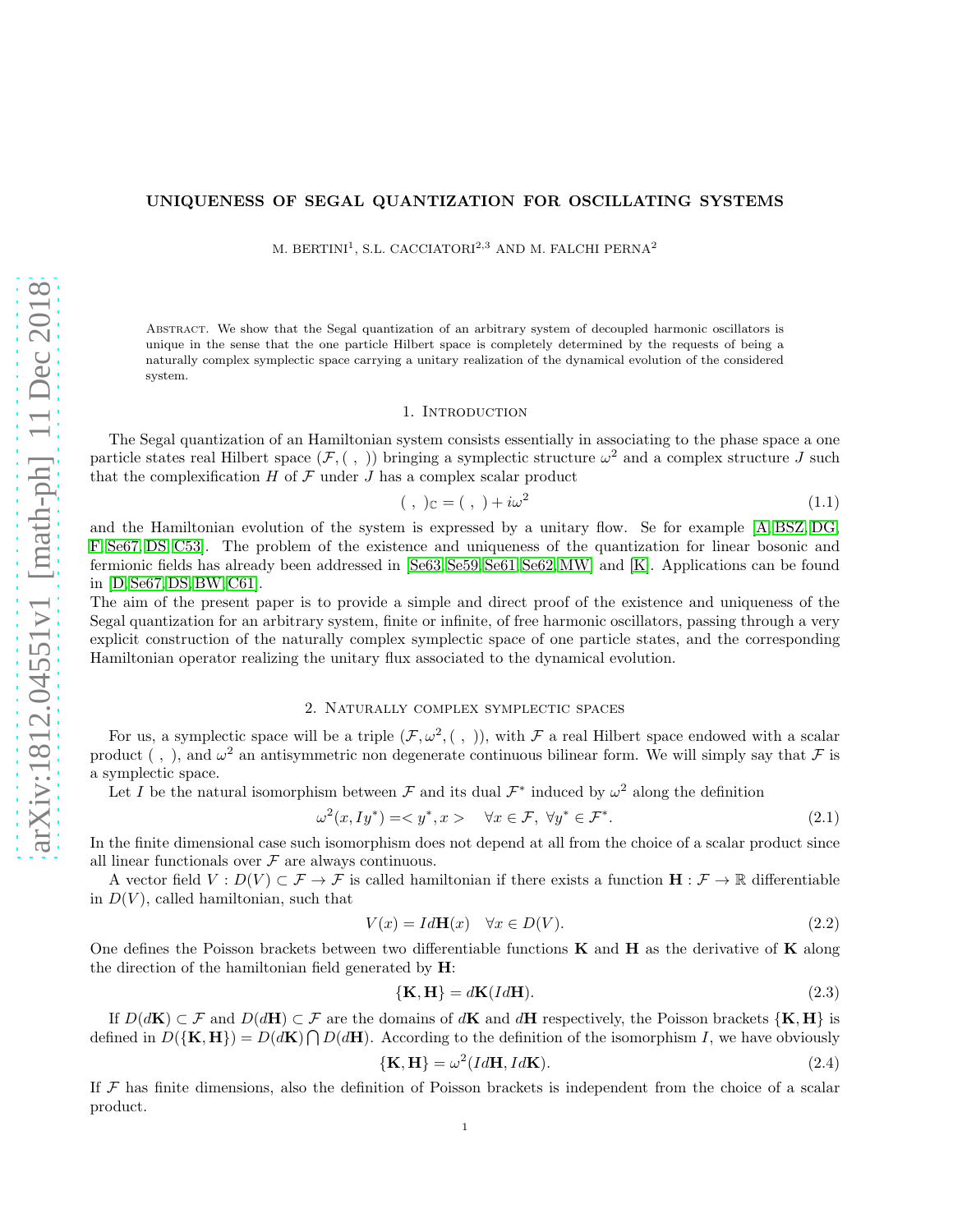Let now T be the natural isomorphism between  $\mathcal F$  and its dual  $\mathcal F^*$  defined by the relation

$$
\langle x^*, y \rangle = (Tx^*, y) \quad \forall x^* \in \mathcal{F}^*, y \in \mathcal{F}.\tag{2.5}
$$

Through T and I let us construct the natural automorphism J over  $\mathcal F$  so defined:

$$
J = TI^{-1}.\tag{2.6}
$$

One easily verifies that

$$
\omega^2(x, y) = (x, Jy). \tag{2.7}
$$

The operator J is antiselfadjoint, t.i.  $J^{\dagger} = -J$ . It depends not only on the symplectic form but also from the scalar product. Finally, said  $\nabla$ **H** := Td**H** the gradient of **H**, we have

$$
Id\mathbf{H} = J^{-1}\nabla\mathbf{H}.
$$
 (2.8)

We will say that the symplectic space  $(\mathcal{F}, \omega^2, (\ ,\ ))$  is *naturally complex* if  $J^2 = -1$ , and when this is the case we will call J the complex unity of the space  $\mathcal F$ . Indeed, in this case  $\mathcal F$  can be complexified in a natural way by defining the multiplication of its elements by complex numbers according to the definition:

$$
(\alpha + i\beta)x := \alpha x + \beta Jx, \qquad \alpha, \beta \in \mathbb{R}.
$$
\n(2.9)

Such complexification is dictated by the natural structure of  $\mathcal{F}$ .

In the finite dimensional case we call n–dimensional standard symplectic space the triple  $(\mathcal{F}_S^n, \omega_S^2, ( , )_S)$ with  $\mathcal{F}_{S}^{n} = \mathbb{R}_{p}^{n} \times \mathbb{R}_{q}^{n}$ ,  $\omega_{S}^{2} = dp \wedge dq$  and (, )s the euclidean scalar product of  $\mathbb{R}^{2n}$ . This symplectic space is naturally complex, in this case being the imaginary unit  $J<sub>S</sub>$  represented by the matrix

$$
J_S = \left(\begin{array}{cc} 0 & 1 \\ -1 & 0 \end{array}\right). \tag{2.10}
$$

We will call  $J<sub>S</sub>$  the standard imaginary unit.

Two naturally complex symplectic spaces  $(\mathcal{F}_1, \omega_1^2, (\ ,\ )_1)$  and  $(\mathcal{F}_2, \omega_2^2, (\ ,\ )_2)$  will be said isomorphic if there exists a bijection U between  $\mathcal{F}_1$  and  $\mathcal{F}_2$  that is simultaneously symplectic and isometric. Let us give an example of a pair of isomorphic naturally complex symplectic spaces, which will be useful later on. Set  $(\mathcal{F}, \omega^2, (\ ,\ )$ where  $\mathcal{F} = \mathcal{F}_S^1$ ,  $\omega^2(X, Y) = \omega_S^2(X, Y)$ ,  $(X, Y) = (X, GY)_S$  with

$$
G = \left(\begin{array}{cc} \Omega^{-1} & 0\\ 0 & \Omega \end{array}\right) \tag{2.11}
$$

and  $\Omega > 0$ . It is easy to show that this space is symplectic and naturally complex and the complex unity is

$$
J = \begin{pmatrix} 0 & -\Omega \\ \Omega^{-1} & 0 \end{pmatrix}.
$$
 (2.12)

Such space is isomorphic to the standard symplectic space. Indeed, let  $U(\alpha)$  be the one parameter group of biunivocal transformations between  $\mathcal{F}_S$  and  $\mathcal F$ 

$$
U(\alpha) : \mathcal{F}_S \to \mathcal{F} \tag{2.13}
$$

defined by

$$
U(\alpha) = \begin{pmatrix} \Omega^{1/2} \cos \alpha & -\Omega^{1/2} \sin \alpha \\ \Omega^{-1/2} \sin \alpha & \Omega^{-1/2} \cos \alpha \end{pmatrix}.
$$
 (2.14)

It is clear that for each  $\alpha$  it holds

$$
(X,Y) = (U(\alpha)x, U(\alpha)y) = (x,y)_S
$$
  
\n
$$
\omega^2(X,Y) = \omega^2(U(\alpha)x, U(\alpha)y) = \omega_S^2(x,y),
$$
\n(2.15)

so the two spaces are isomorphic.

We will now apply this formalism to the quantization of an arbitrary configuration of free harmonic oscillators, starting from the simplest case of a one dimensional harmonic oscillator.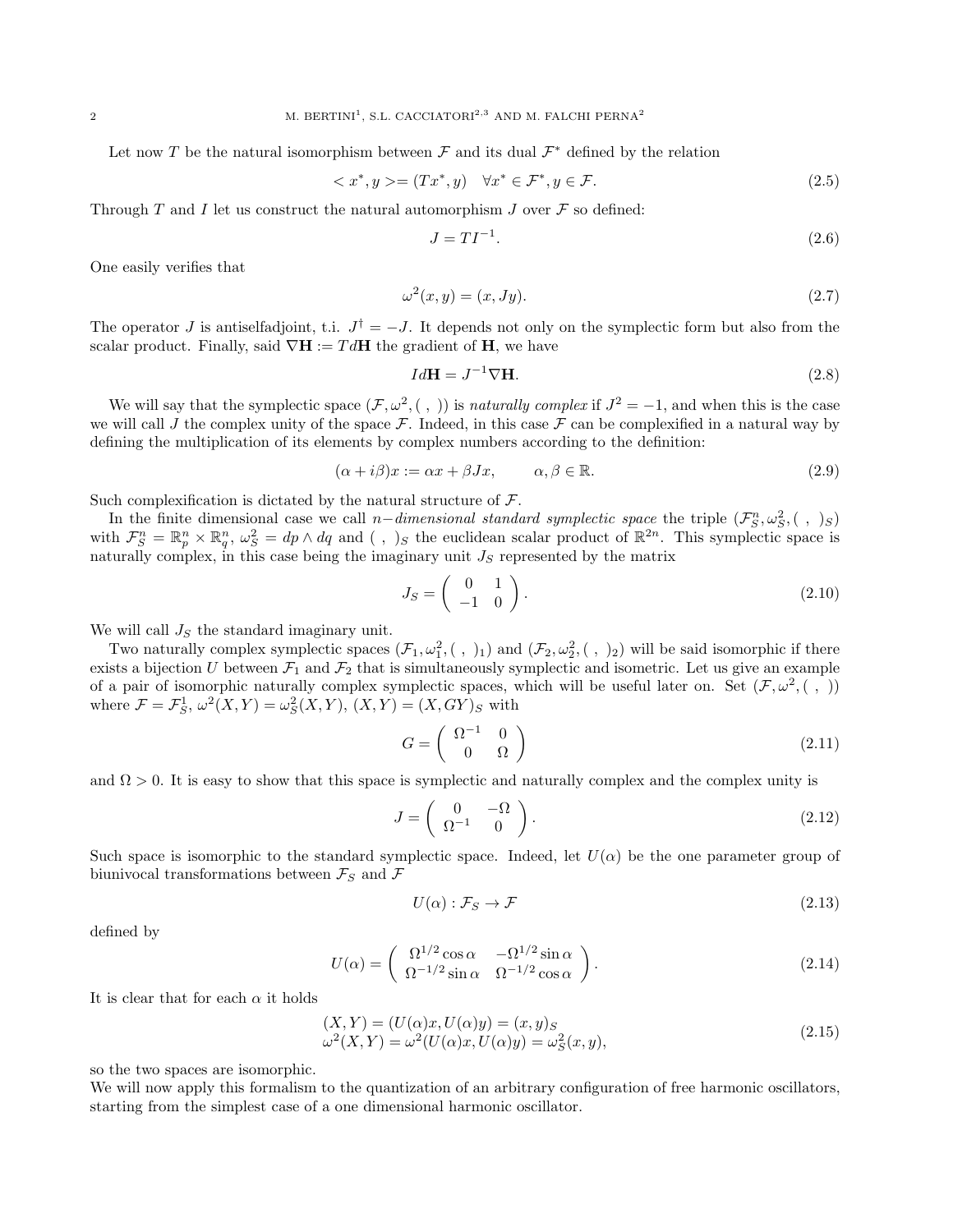# 3. The one-dimensional harmonic oscillator

On the standard naturally complex symplectic space  $(\mathcal{F}_S^1, \omega_S^2, (\ , \ )_S)$  let us consider the hamiltonian

$$
\mathbf{K}(X) = \frac{1}{2} \|\sqrt{K}X\|_{S}^{2} = \frac{1}{2}(P^{2} + \Omega^{2}Q^{2})
$$

where

$$
K = \begin{pmatrix} 1 & 0 \\ 0 & \Omega^2 \end{pmatrix},\tag{3.1}
$$

and  $\Omega > 0$ . The corresponding hamiltonian system is given by the equations

$$
\dot{X} = I_S d\mathbf{K}(X) = -J_S \nabla \mathbf{K}(X) = AX
$$

with  $A: \mathcal{F}_S \to \mathcal{F}_S$ ,

$$
A\left(\begin{array}{c} P \\ Q \end{array}\right) = \left(\begin{array}{cc} 0 & -\Omega^2 \\ 1 & 0 \end{array}\right) \left(\begin{array}{c} P \\ Q \end{array}\right). \tag{3.2}
$$

It is easy to see that if  $\Omega \neq 1$  the hamiltonian flux  $\phi_t = e^{At}$  generated by the previous equations is not unitary. We want to define a new naturally complex symplectic space  $(\mathcal{F}, \omega^2, ( , ))$  with respect to which

- a) the flow  $\phi_t = e^{At}$  should be hamiltonian and unitary;
- b) the variables  $P$  and  $Q$  should satisfy the canonical commutation relations.

<span id="page-2-0"></span>**Remark 1.** From now on we will say that a naturally complex symplectic space satisfying such conditions constitutes a unitary realization of the dynamics.

Let us prove that in this case a unitary realization of the dynamics exists and is essentially unique.

Set  $\mathcal{F} = \mathcal{F}_S$  and like before let  $( , )_S$  be the euclidean scalar product on  $\mathbb{R}^2$ . Then,  $( , )$ , when it exists, can be written in the form  $(X, Y) = (X, GY)_S$  with G a symmetric matrix:

$$
G = \left(\begin{array}{cc} a & b \\ b & c \end{array}\right). \tag{3.3}
$$

For  $\phi_t$  to be a group of unitary matrices with t real, A must be antisymmetric:

 $(X, AY) = -(AX, Y), \quad \forall X, Y \in \mathcal{F}.$ 

Thus, G must have the form

$$
G = \left(\begin{array}{cc} \alpha & 0\\ 0 & \Omega^2 \alpha \end{array}\right) \tag{3.4}
$$

with  $\alpha > 0$ .

Now, let  $\omega^2$  be a symplectic form over  $\mathcal{F}$ . It can always be written in the form

$$
\omega^2(X, Y) = (X, JY)
$$

with J antisymmetric. Set

$$
J = \left(\begin{array}{cc} a & b \\ c & d \end{array}\right),\tag{3.5}
$$

the condition

$$
(X,JY)=-(JX,Y)\quad \forall X,Y\in\mathcal{F}
$$

implies

$$
J = \begin{pmatrix} 0 & \Omega^2 \beta \\ -\beta & 0 \end{pmatrix},\tag{3.6}
$$

with  $\beta \neq 0$ . Since we must have  $J^2 = -1$ , we get

$$
J = J_{\pm} = \pm \begin{pmatrix} 0 & \Omega \\ -\Omega^{-1} & 0 \end{pmatrix}
$$
 (3.7)

Now, let us impose the canonical commutation relations to be satisfied. It is known that

$$
\{Q, P\} = 1, \quad \{P, P\} = \{Q, Q\} = 0,\tag{3.8}
$$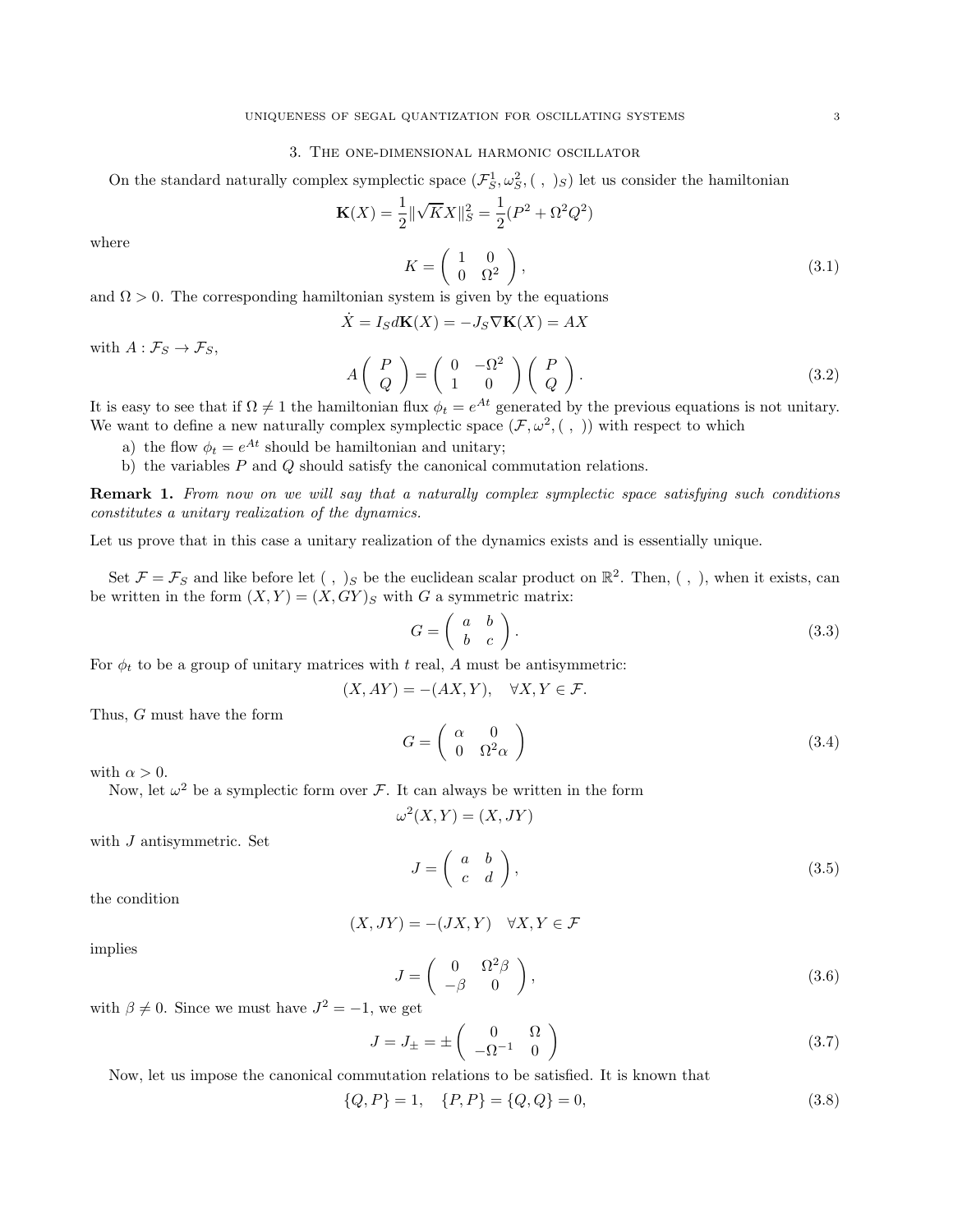corresponds to

$$
\omega^2 = dP \wedge dQ.
$$

After imposing

$$
dP \wedge dQ(X,Y) = \omega^2(X,Y) = (X,JY) \quad \forall X,Y \in \mathcal{F},
$$

we get  $J = J_-$  and  $\alpha = \Omega^{-1}$ . This way, also the scalar product is completely fixed:

$$
((P,Q),(P',Q')) = \Omega^{-1}PP' + \Omega QQ'.
$$

Let us verify that the field  $V(X) = AX$  is hamiltonian. Since the field AX is linear in x, if there exists an hamiltonian  $\mathbf{H}: \mathcal{F} \to \mathbb{R}$  such that  $AX = Id\mathbf{H}(X)$ , then it must hold true

$$
AX = -J\nabla \mathbf{H}(X) = -JHX,\tag{3.9}
$$

which gives

$$
H = JA = \begin{pmatrix} \Omega & 0 \\ 0 & \Omega \end{pmatrix}.
$$
 (3.10)

Obviously  $H = H^{\dagger}$ ,  $[H, J] = 0$ . Thus, we can choose the hamiltonian

$$
\mathbf{H}(X) = \frac{1}{2} \|\sqrt{H}X\|^2 = \frac{1}{2} (P^2 + \Omega^2 Q^2).
$$
 (3.11)

Notice that it coincides with the  $K(X)$  we used to define the hamiltonian field AX in the standard symplectic space.

Let us apply the canonical and symplectic transformation

$$
U(\alpha) : (\mathcal{F}_S, \omega_S^2, ( \ , \ )_S) \to (\mathcal{F}, \omega^2, ( \ , \ ) )
$$
\n
$$
(3.12)
$$

defined above, with  $\alpha = 0$ :

$$
p = \Omega^{-1/2} P,
$$
  
\n
$$
q = \Omega^{1/2} Q.
$$
\n(3.13)

The hamiltonian  $\mathbf{H}(x)$  in the new variables is thus

$$
\mathbf{H}(x) = \frac{1}{2}\Omega(p^2 + q^2),\tag{3.14}
$$

and the equations of motion are

$$
\dot{x} = -J_S \nabla H(x) = -J_S \Omega x. \tag{3.15}
$$

Thinking to  $(\mathcal{F}_S, \omega_S^2, (\ , \ )_S)$  as a naturally complex space, the considered equations of motion become

$$
\dot{x} = -i\Omega x,\tag{3.16}
$$

and the corresponding evolution group is

$$
\phi(t) = e^{-i\Omega t}.\tag{3.17}
$$

### 4. System of a finite number of decoupled harmonic oscillators with different frequencies

In order to understand how Segal quantization works in general, the next step is to consider the case of a finite number of non interacting oscillators, avoiding degeneracies. On the standard naturally complex symplectic space  $(\mathcal{F}_S^n, \omega_S^2, ( , )_S)$  let us consider the hamiltonian system having hamiltonian

$$
\mathbf{K}(x) = \frac{1}{2} \|\sqrt{K}\|_{S}^{2} = \frac{1}{2} \sum_{i=1}^{n} (P_{i}^{2} + \Omega_{i}^{2} Q_{i}^{2})
$$

$$
K = \begin{pmatrix} 1 & 0\\ 0 & \Omega^{2} \end{pmatrix},
$$
(4.1)

where

$$
f_{\rm{max}}
$$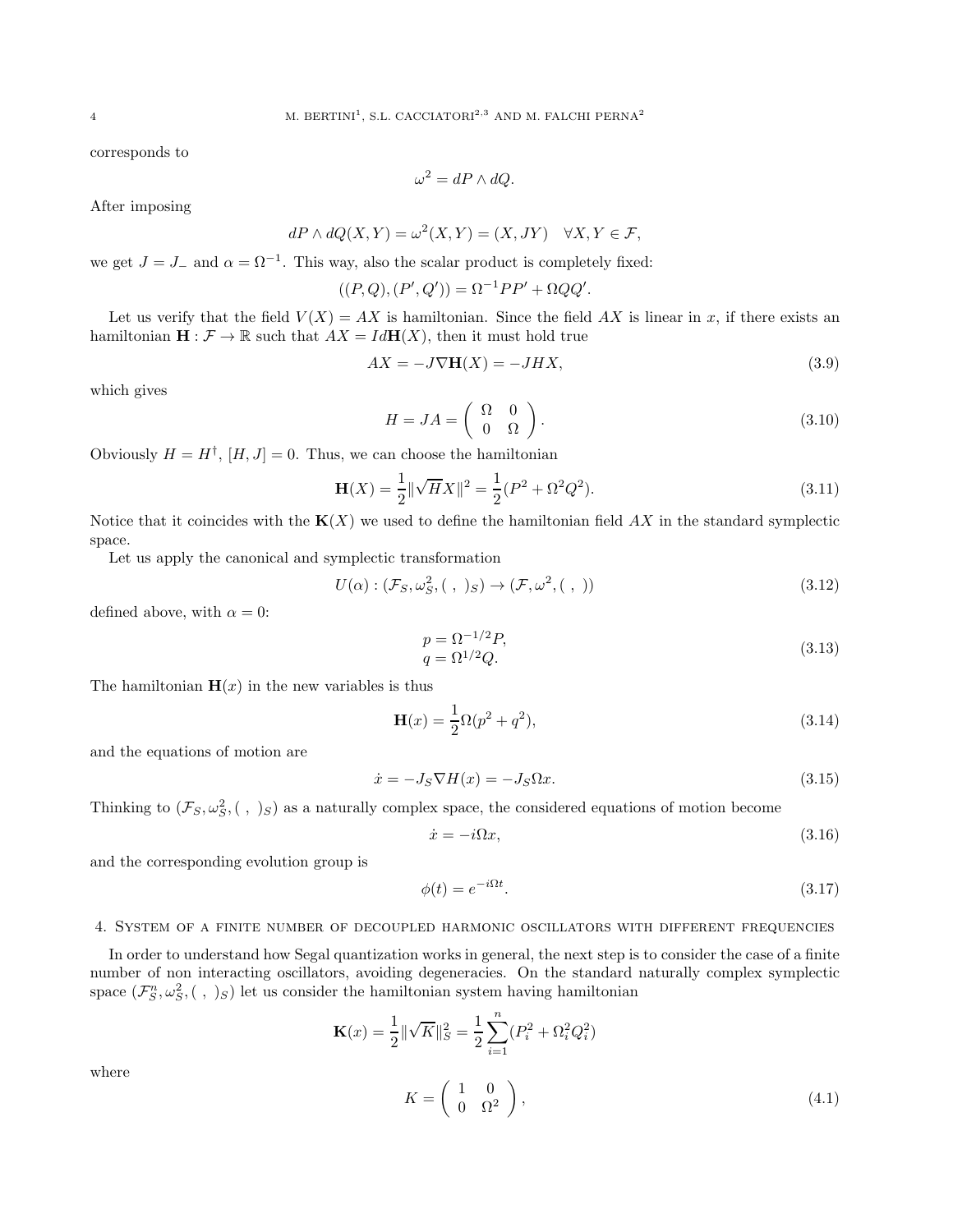being  $\Omega$  defined by its action on the standard basis  $\{e_i\}_{i=1,\dots,n}$  of  $\mathbb{R}^n$  as  $\Omega e_i = \Omega_i e_i$ ,  $\Omega_i > 0$ ,  $\Omega_i \neq \Omega_j$  per  $i \neq j$ . The corresponding hamiltonian equations are

$$
\dot{X} = I_S d\mathbf{K}(X) = -J_S \nabla \mathbf{K}(X) = AX
$$

with  $A: \mathcal{F}_S^n \to \mathcal{F}_S^n$ ,

$$
A\left(\begin{array}{c} P \\ Q \end{array}\right) = \left(\begin{array}{cc} 0 & -\Omega^2 \\ 1 & 0 \end{array}\right) \left(\begin{array}{c} P \\ Q \end{array}\right). \tag{4.2}
$$

Like for the one dimensional case, if  $\Omega \neq 1$  then the hamiltonian flux  $\phi_t = e^{At}$  generated by the previous equations is not unitary. Again, we will show that this dynamical system admits a unique unitary realization (see remark [1\)](#page-2-0).

Set  $\mathcal{F} = \mathcal{F}_S$ . After defining the scalar product over  $\mathcal{F}$  by  $(X, Y) = (X, GY)_S$  with  $G^T = G$  let us impose for the operator A to be antisymmetric:  $(X, AY) = -(AX, Y).$ 

Writing 
$$
G
$$
 as

 $G = \begin{pmatrix} L & M \\ M T & N \end{pmatrix}$  $M^T$  N  $\setminus$ (4.3)

with  $L = L^T$ ,  $N = N^T$ , the antisymmetry of A imposes

 $M = -M^T$ ,  $\Omega^2 M = M\Omega^2$ ,  $N = \Omega^2 L$ . (4.4)

Since M is antisymmetric, then iM is selfadjoint in  $\mathbb{C}^n$  with the standard scalar product. Since iM commutes with  $\Omega^2$  they must have common eigenvectors. Since the eigenvectors of  $\Omega^2$  are simple, then iM is a real function of  $\Omega$ , i $M = f(\Omega)$ . Hence,  $M = -i(iM) = if(\Omega)$  is a matrix having only imaginary components and thus it cannot be a linear operator on  $\mathbb{R}^n$  unless  $f = 0$ . Thus we get  $M = 0$ . The fact that  $N = \Omega^2 L$  with  $N^T = N$  implies that L commutes with  $\Omega^2$  and for the same reasons as before we deduce that  $L = f(\Omega)$  with f a real and positive function (since the scalar product ( , ) must be positive). In conclusion, the most general scalar product over  $\mathcal F$  with respect to which A is antisymmetric is:

$$
((P,Q),(P',Q'))=(P,f(\Omega)P')_S+(Q,\Omega^2f(\Omega)Q')_S
$$

with  $f$  a positive real function.

A symplectic form  $\omega^2$  over  $\mathcal F$  can always be written in the form

$$
\omega^2(X, Y) = (X, JY) \tag{4.5}
$$

with  $J$  antisymmetric. Writing  $J$  as

$$
J = \left(\begin{array}{cc} O & T \\ S & R \end{array}\right),\tag{4.6}
$$

the condition

$$
(X,JY)=-(JX,Y)\quad \forall X,Y\in\mathcal{F}
$$

implies

$$
f(\Omega)O = -O^T f(\Omega)
$$
  
\n
$$
\Omega^2 f(\Omega)R = -R^T \Omega^2 f(\Omega)
$$
  
\n
$$
f(\Omega)T = -S^T \Omega^2 f(\Omega).
$$
\n(4.7)

If we interpret the operator O as an operator over the vector space  $\mathbb{R}_P^n$ ,  $(\cdot, f(\Omega) \cdot)$ , the operator R as an operator over the vector space  $\mathbb{R}_{Q}^{n}$ ,  $(\cdot, \Omega^{2} f(\Omega))$ , the operator S as an operator from  $\mathbb{R}_{P}^{n}$ ,  $(\cdot, f(\Omega) \cdot)$  to  $\mathbb{R}_{Q}^{n}$ ,  $(\cdot, \Omega^{2} f(\Omega) \cdot)$ and the operator T as an operator from  $\mathbb{R}_Q^n$ ,  $(\cdot, \Omega^2 f(\Omega) \cdot)$  to  $\mathbb{R}_P^n$ ,  $(\cdot, f(\Omega) \cdot)$ , then the three conditions above can be rewritten as

$$
O^{\dagger} = -O
$$
  
\n
$$
R^{\dagger} = -R
$$
  
\n
$$
T^{\dagger} = -S.
$$
\n(4.8)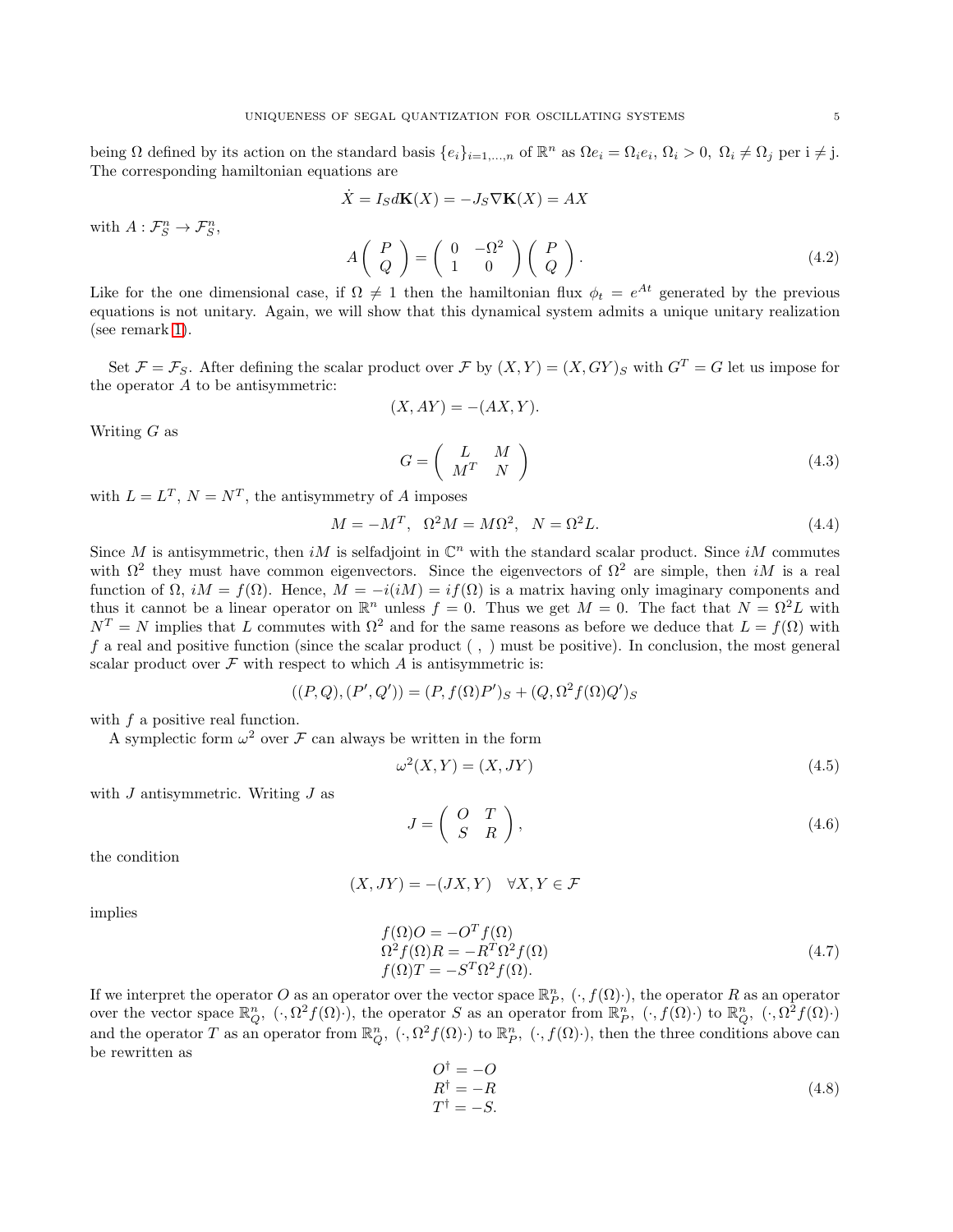Let us now impose the conditions  $\{Q_i, Q_j\} = \{P_i, P_j\} = 0$ . Said  $e_1, \ldots, e_n$  the standard basis of  $\mathbb{R}^n$ , such conditions are equivalent to

$$
\begin{aligned}\n\omega^2((e_i, 0), (e_j, 0)) &= 0 \quad \forall i, j, \\
\omega^2((0, e_i), (0, e_j)) &= 0 \quad \forall i, j,\n\end{aligned}
$$
\n(4.9)

which are satisfied if and only if  $O = 0$  e  $R = 0$ . Therefore, the operator J has the form

$$
J = \left(\begin{array}{cc} 0 & T \\ -T^{\dagger} & 0 \end{array}\right). \tag{4.10}
$$

Now, let us impose the condition  $\{Q_i, P_j\} = \delta_{i,j}$ , which are equivalent to

$$
\omega^{2}((e_{i},0),(0,e_{j})) = \delta_{i,j} \quad \forall i,j.
$$
\n(4.11)

By employing the properties of  $J$  we then get

$$
f(\Omega)T = 1\tag{4.12}
$$

hence

$$
T = f(\Omega)^{-1}.\tag{4.13}
$$

After imposing the natural complexity condition  $J^2 = -1$ , we get  $TT^{\dagger} = T^{\dagger}T = -1$ , which leads to

$$
f(\Omega) = \Omega^{-1}.\tag{4.14}
$$

Thus, the symplectic form  $\omega^2$  and the scalar product (, ) have been completely fixed. In particular,

$$
J = \begin{pmatrix} 0 & \Omega \\ -\Omega^{-1} & 0 \end{pmatrix}.
$$
 (4.15)

In the same way as for the single one dimensional harmonic oscillator, we can easily show that the field AX is hamiltonian, with

$$
\mathbf{H}(X) = \frac{1}{2} \|\sqrt{H}X\|^2 = \frac{1}{2} (P^2 + \Omega^2 Q^2).
$$

Such hamiltonian coincides with the  $K(X)$  classically chosen in order to define the equations of motion of a system of oscillators on the standard naturally complex symplectic space.

Notice that the operator  $J$  commutes with  $H$ .

Thus, we have proved that there exists one and only one naturally complex symplectic space with respect to which the evolution  $\phi_t$  of a chain of decoupled harmonic oscillators with frequencies pair to pair distinct is unitary and hamiltonian. In this space the scalar product is given by

$$
((P, P'), (Q, Q')) = (P, \Omega^{-1}P')_S + (Q, \Omega Q')_S,
$$

the symplectic form is the standard one

$$
\omega^2 = dP \wedge dQ
$$

while the complex unit  $J$  is given by

$$
J(P,Q) = (\Omega Q, -\Omega^{-1} P),
$$

and the hamiltonian of the system is

$$
\mathbf{K}(P,Q) = \frac{1}{2} \sum_{1=1}^{n} (P_i^2 + \Omega_i^2 Q_i^2).
$$

We can finally consider the canonical and unitary transformation between the naturally complex spaces  $\mathcal{F}, \omega^2$ , (, ) and  $\mathcal{F}_S, \omega_S^2$ , (, )s:

$$
p = \Omega^{-1/2} P
$$
  
 
$$
q = \Omega^{1/2} Q,
$$
 (4.16)

So that the hamiltonian in the new variable is

$$
\mathbf{H}(x) = \frac{1}{2}(\Omega p, p)_S + (\Omega q, q)_S). \tag{4.17}
$$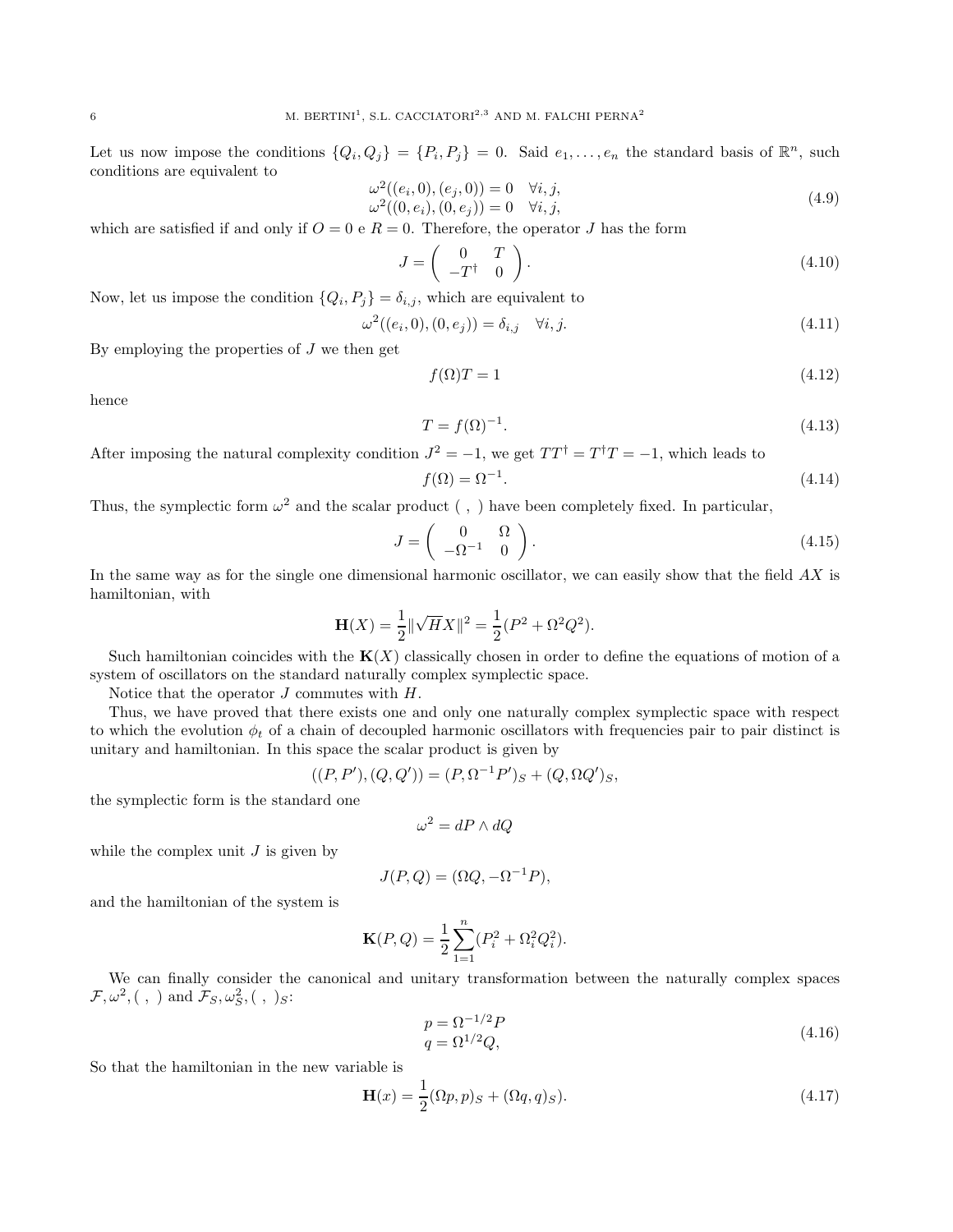and the equations of motion are

$$
\dot{x} = -J_S \begin{pmatrix} \Omega & 0\\ 0 & \Omega \end{pmatrix} x = -J_S \overline{\Omega} x \tag{4.18}
$$

Looking at the space  $(\mathcal{F}_S, \omega_S^2, ( , )_S)$  as a complex space, the last equations are equivalent to

$$
\dot{x} = -i\overline{\Omega}x,\tag{4.19}
$$

and the flow they generate is

$$
\phi(t) = e^{-i\overline{\Omega}t}.\tag{4.20}
$$

# 5. System of an infinite number of decoupled harmonic oscillators with different **FREQUENCIES**

We can further improve our construction by passing to the case of infinite harmonic oscillators, yet avoiding degeneracies. Let us consider the measurable space  $(X, \mu), X \subset [0, +\infty), \mu = \mu_{ac} + \mu_d, \mu_{ac}$  absolutely continuous,  $\mu_d$  discrete. Let M be the space of all real functions over X,  $f = f(k)$ , that are measurable with respect to  $\mu$ . In particular, let us denote with s the function  $s(k) = 1 \ \forall k \in X$ .

We denote with  $\mathcal{M}_s$  the standard Hilbert space  $L^2(X, d\mu)$  and with  $($ ,  $)_s$  its standard scalar product. Given a function  $\theta \in \mathcal{M}, \theta > 0$  q.o. we call  $\mathcal{M}_{\theta}$  the Hilbert space

$$
\mathcal{M}_{\theta} = \{ \forall f \in \mathcal{M} : \ \theta f \in \mathcal{M}_s \},
$$

with scalar product  $( , )_{\theta}$ 

$$
(f,g)_{\theta}=(\theta f,\theta g)_{s}.
$$

Given two functions  $\rho, \sigma \in \mathcal{M}$  positive a.e., let  $\mathcal{F}_{\rho,\sigma} = \mathcal{M}_{\rho} \times \mathcal{M}_{\sigma}$  be the Hilbert space of pairs  $(p, q), p \in \mathcal{M}_{\rho}$ ,  $q \in \mathcal{M}_{\sigma}$  with scalar product  $(x, y)_{\rho, \sigma} = (p, p)_{\rho} + (q, q)_{\sigma}$ . Given over  $\mathcal{F}_{\rho, \sigma}$  a symplectic form  $\omega^2$ , we will look at  $\mathcal{F}_{\rho,\sigma}$  as a symplectic space.

Over the space  $\mathcal{F} = \mathcal{M} \times \mathcal{M}$  let us consider the system of differential equations

$$
\dot{x} = Ax,\tag{5.1}
$$

with  $A: \mathcal{F} \to \mathcal{F}$ ,

$$
A\left(\begin{array}{c}p\\q\end{array}\right) = \left(\begin{array}{cc}0 & -\Omega^2\\1 & 0\end{array}\right)\left(\begin{array}{c}p\\q\end{array}\right) \tag{5.2}
$$

where  $\Omega : \mathcal{M} \to \mathcal{M}$  is the multiplication operator  $(\Omega f)(k) = kf(k)$ . We will show that this dynamical system admits a unique unitary realization  $(\mathcal{F}, \omega^2, (\ , \ ) )$ , which is topologically equivalent to some  $\mathcal{F}_{\rho,\sigma}$ .

First, notice that  $\phi_t : \mathcal{F} \to \mathcal{F}$  is given by

$$
\phi_t\left(\begin{array}{c}p\\q\end{array}\right)=\left(\begin{array}{cc}\cos kt & -k\sin kt\\ \frac{\sin kt}{kt} & \cos kt\end{array}\right)\left(\begin{array}{c}p\\q\end{array}\right).
$$
\n(5.3)

Let us look for which  $\rho$  and  $\sigma$  we have

$$
\phi_t: \mathcal{F}_{\rho,\sigma} \to \mathcal{F}_{\rho,\sigma}.\tag{5.4}
$$

Clearly  $\phi_t(p_0, q_0) \in \mathcal{F}_{\rho,\sigma}$  for all  $(p_0, q_0) \in \mathcal{F}_{\rho,\sigma}$  and for all  $t \in \mathbb{R}$  if and only if

$$
k \sin(kt) q_0 \in \mathcal{M}_{\rho} \quad \forall q_0 \in \mathcal{M}_{\sigma}
$$
  
\n
$$
\frac{\sin kt}{k} p_0 \in \mathcal{M}_{\sigma} \qquad \forall p_0 \in \mathcal{M}_{\rho}
$$
\n(5.5)

that is

<span id="page-6-0"></span>
$$
k \sin(kt) \rho \sigma^{-1} \in L^{\infty}(X, d\mu),
$$
  
\n
$$
\frac{\sin kt}{k} \sigma \rho^{-1} \in L^{\infty}(X, d\mu).
$$
\n(5.6)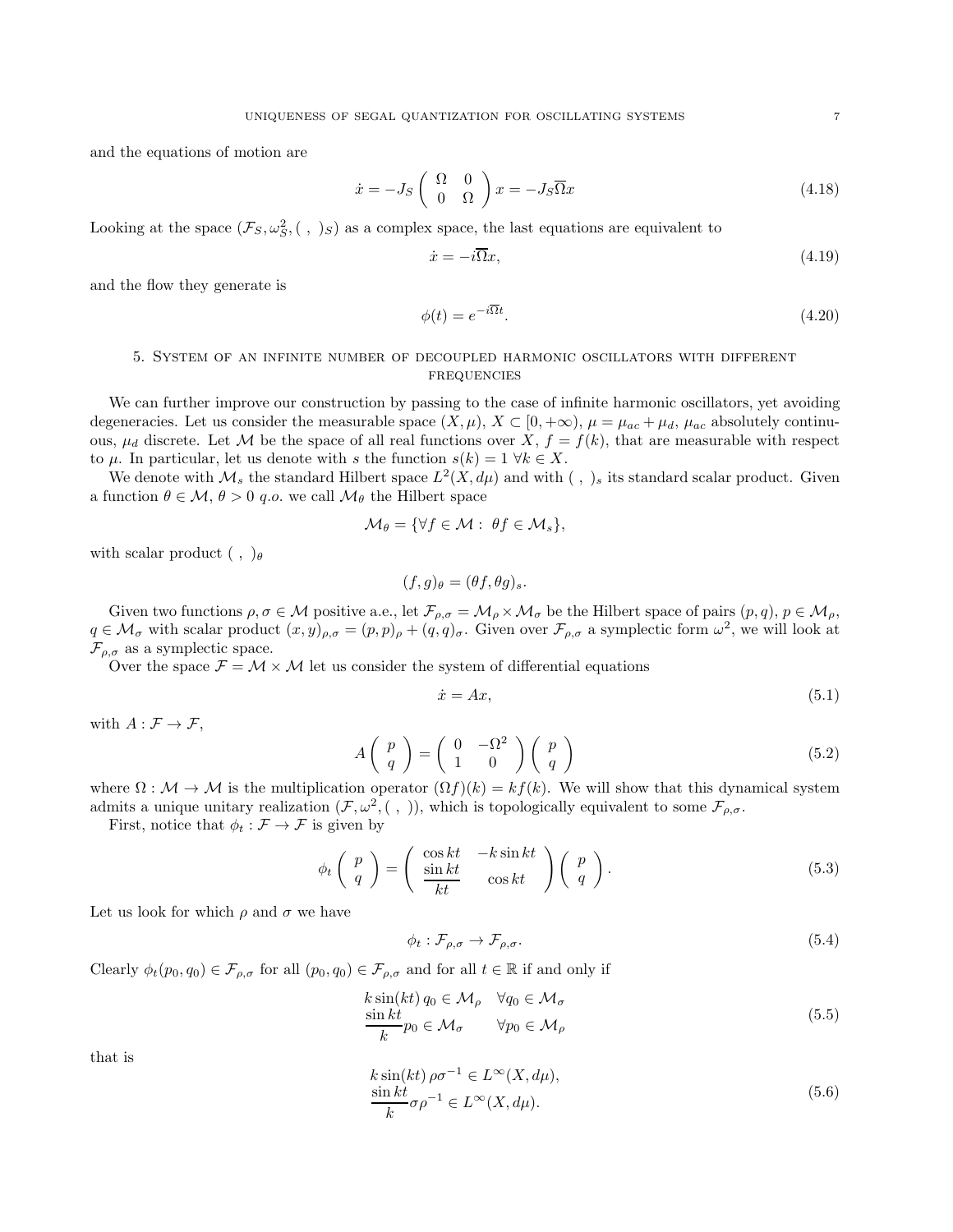Let us introduce over  $\mathcal{F}_{\rho,\sigma}$  a scalar product (, ) equivalent to (, )<sub> $\rho,\sigma$ </sub>. Then, there must exist four continuous linear operators

$$
M: M_{\rho} \to M_{\rho}
$$
  
\n
$$
N: M_{\sigma} \to M_{\sigma}
$$
  
\n
$$
O: M_{\sigma} \to M_{\rho}
$$
  
\n
$$
P: M_{\rho} \to M_{\sigma}
$$
  
\n(5.7)

satisfying the conditions

$$
M^{\dagger} = M \t M > 0N^{\dagger} = N \t N > 0O^{\dagger} = PP^{\dagger} = O,
$$
 (5.8)

and such that

$$
(x, y) = (x, Gy)_{\rho, \sigma} \quad \forall x, y \in \mathcal{F}_{\rho, \sigma}
$$
\n
$$
(5.9)
$$

with

$$
G\left(\begin{array}{c}p\\q\end{array}\right)=\left(\begin{array}{cc}M&O\\P&N\end{array}\right)\left(\begin{array}{c}p\\q\end{array}\right).
$$
\n(5.10)

We impose for  $\phi_t$  to be unitary with respect to the scalar product(, ). Therefore, the operator A must be at least antisymmetric. Making explicit the condition

$$
(x, Ax') = -(Ax, x')
$$

where  $x = (p, q), x' = (p', q'),$  we get

<span id="page-7-0"></span>
$$
(p, Op')_{\rho} = -(p, Pp')_{\sigma} (q, P\Omega^{2}q')_{\sigma} = (\Omega^{2}q, Oq')_{\rho} (p, M\Omega^{2}q')_{\rho} = (p, Nq')_{\sigma} (q, Np')_{\sigma} = (\Omega^{2}q, Mp')_{\rho}.
$$
\n(5.11)

Looking at O as an operator defined on  $D(O) = \mathcal{M}_{\sigma} \cap \mathcal{M}_{\rho} \subset \mathcal{M}_{\rho}$  with values in  $\mathcal{M}_{\rho}$  and denoting with  $O<sup>T</sup>$  its adjoint, the first of conditions [\(5.11\)](#page-7-0) becomes

$$
O^T = -O.\tag{5.12}
$$

Keeping into account the symmetry of the operator  $\Omega$  independently from the space  $\mathcal{M}_{\rho}$  or  $\mathcal{M}_{\sigma}$ , on which it is defined by the chain of identities

$$
(q, P\Omega^2 q')_{\sigma} = (\Omega^2 Oq, q')_{\rho} = (q, O^T \Omega^2 q')_{\rho} = -(q, O\Omega^2 q')_{\rho},
$$
\n(5.13)

the second of [\(5.11\)](#page-7-0) becomes

$$
[O, \Omega^2] = 0.
$$
\n(5.14)

Therefore, O is selfadjoint and it commutes with  $\Omega^2$ . If we look at O as an operator over the space  $\mathcal{M}_{\rho}^C$  of functions defined in X with values in  $\mathbb C$  with scalar product  $(f, g)_{\rho}^C = (f^*, g)_{\rho}$ , iO is selfadjoint and commute with  $\Omega^2$ . Since the proper and improper eigenspaces of  $\Omega$  are simple, this ensures that the operator iO is a real function of  $\Omega$ , that is  $iO = \xi(k)$  with  $\xi$  real. The operator  $O = -i(iO) = -i\xi(k)$  is an operator defined on the real space  $\mathcal{M}_o$  if and only if  $\xi = 0$ . Therefore  $O = 0$ .

Let us now consider the last two conditions in [\(5.11\)](#page-7-0). We have

$$
(p, M\Omega^2 q')_{\rho} = (p, Nq')_{\sigma} = (\Omega^2 p, Mq')_{\rho} = (p, \Omega^2 Mq')_{\rho},
$$

from which

$$
[M,\Omega^2]=0.
$$

Since M is selfadjoint and commutes with  $\Omega^2$ , for the same reasons as above we have that M is a (real) function of  $\Omega$ ,  $M = \eta^2(k)$ ,  $\eta > 0$  *q.o.*. Exploiting the third condition

$$
\int_X \rho(k)p(k)\rho(k)\eta(k)k^2q'(k) = \int_X \sigma(k)p(k)\sigma(k)(Nq')(k)
$$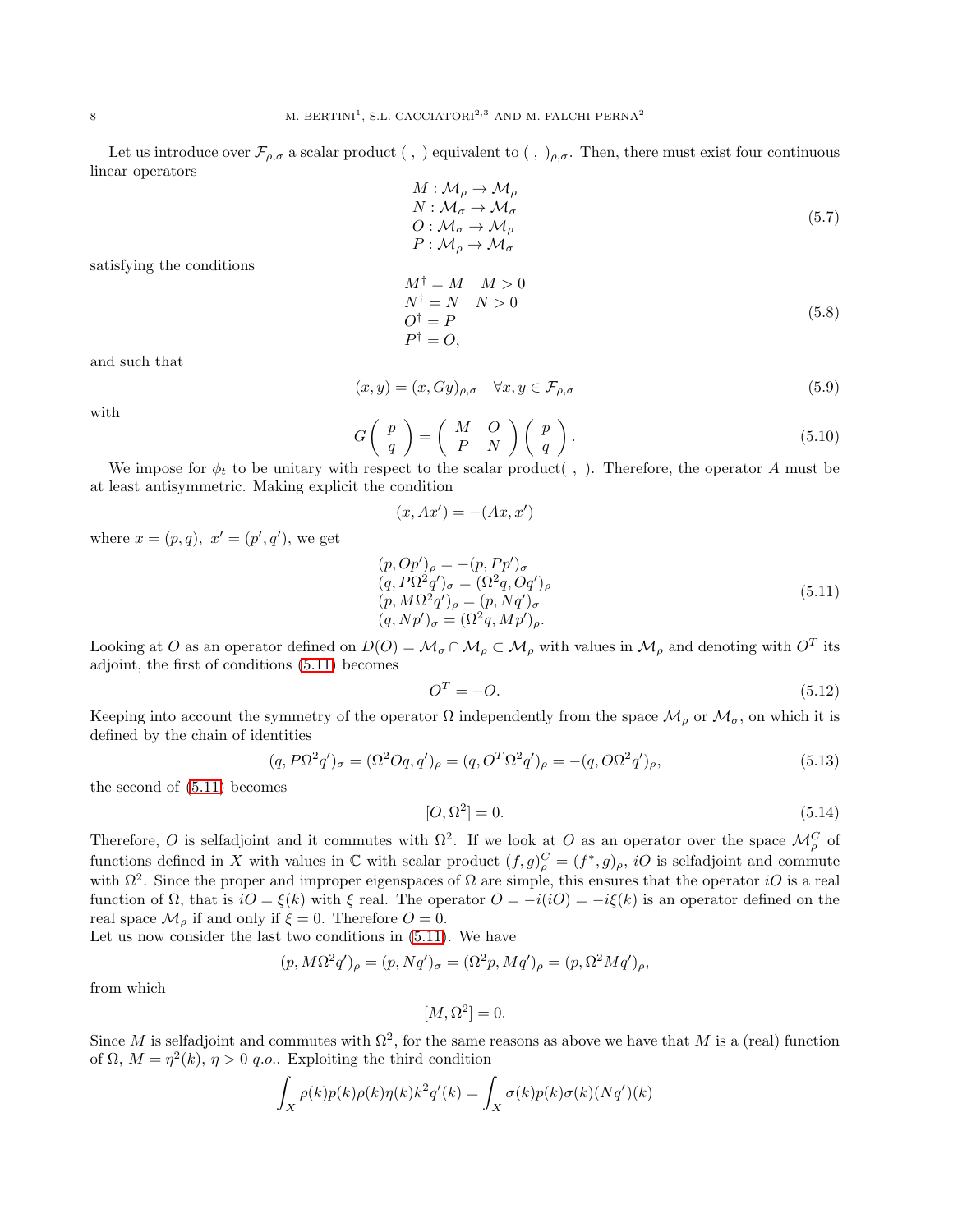we get that also  $N$  is a multiplication operator

$$
(Nq)(k) = \rho^2(k)\sigma^{-2}(k)\eta^2(k)k^2.
$$

Thus, we conclude that for the operator A to be antisymmetric the space  $\mathcal{F} = \mathcal{F}_{\rho,\sigma}$  must be of the form  $\mathcal{F}_{\xi,\xi\Omega}$ . Notice that on such spaces the conditions [\(5.6\)](#page-6-0), necessary and sufficient for the flow  $\phi_t$  to be defined on the whole space, are automatically satisfied. Therefore, a necessary condition for the flow  $\phi_t$  to be defined on the whole space  $\mathcal{F} = \mathcal{F}_{\rho,\sigma}$  and to be unitary is that  $\sigma = \rho\Omega$ .

Let now  $\omega^2$  be a symplectic form over  $\mathcal{F}_{\rho,\rho\Omega}$ . It can always be written in the form

$$
\omega^2(x, y) = (x, Jy)
$$

with J antiselfadjoint. After writing J as

$$
J = \left(\begin{array}{cc} O & Q \\ P & R \end{array}\right) \tag{5.15}
$$

with

implies

$$
O: \mathcal{M}_{\rho} \to \mathcal{M}_{\rho} R: \mathcal{M}_{\rho\Omega} \to \mathcal{M}_{\rho\Omega} Q: \mathcal{M}_{\rho\Omega} \to \mathcal{M}_{\rho} P: \mathcal{M}_{\rho} \to \mathcal{M}_{\rho\Omega}
$$
 (5.16)

continuous, the condition

$$
O^{\dagger} = -O
$$
  
\n
$$
R^{\dagger} = -R
$$
\n(5.17)

 $Q^{\dagger} = -P.$ Let us impose for the Poisson brackets among the dynamical variables  $p$  and  $q$  to be canonical. This implies that the symplectic form  $\omega^2$  coincides with the standard one. In particular, it must hold

$$
\begin{aligned}\n\omega^2((p,0),(p',0)) &= 0 & \forall p, p' \in \mathcal{M}_\rho \\
\omega^2((0,q),(0,q')) &= 0 & \forall q, q' \in \mathcal{M}_{\rho\Omega}.\n\end{aligned} \tag{5.18}
$$

Using the properties of J, we see that the previous equations are satisfied if and only if  $O = 0$  e  $R = 0$ . Therefore, the operator  $J$  has necessarily the form

 $(x, Jy) = -(Jx, y) \quad \forall x, y \in \mathcal{F}$ 

$$
J = \begin{pmatrix} 0 & Q \\ -Q^{\dagger} & 0 \end{pmatrix}.
$$
 (5.19)

Let us now impose the condition

$$
\omega^2((p,0),(0,q)) = (p,q)_s. \tag{5.20}
$$

Using  $J$  we get

$$
\rho^2 Q = 1\tag{5.21}
$$

from which

$$
Q = \rho^{-2}.\tag{5.22}
$$

We now impose  $J^2 = -1$ , so that the space  $\mathcal{F}_{\rho,\rho\Omega}$  is naturally complex. This implies  $QQ^{\dagger} = Q^{\dagger}Q = -1$ , which leads to

$$
\rho = \Omega^{-1/2}.\tag{5.23}
$$

Hence, the symplectic form  $\omega^2$  and the scalar product (, ) have been completely fixed.

Again, we get that the field  $Ax$  is hamiltonian, with

$$
\mathbf{H}(x) = \frac{1}{2} \|\sqrt{H}x\|^2, \tag{5.24}
$$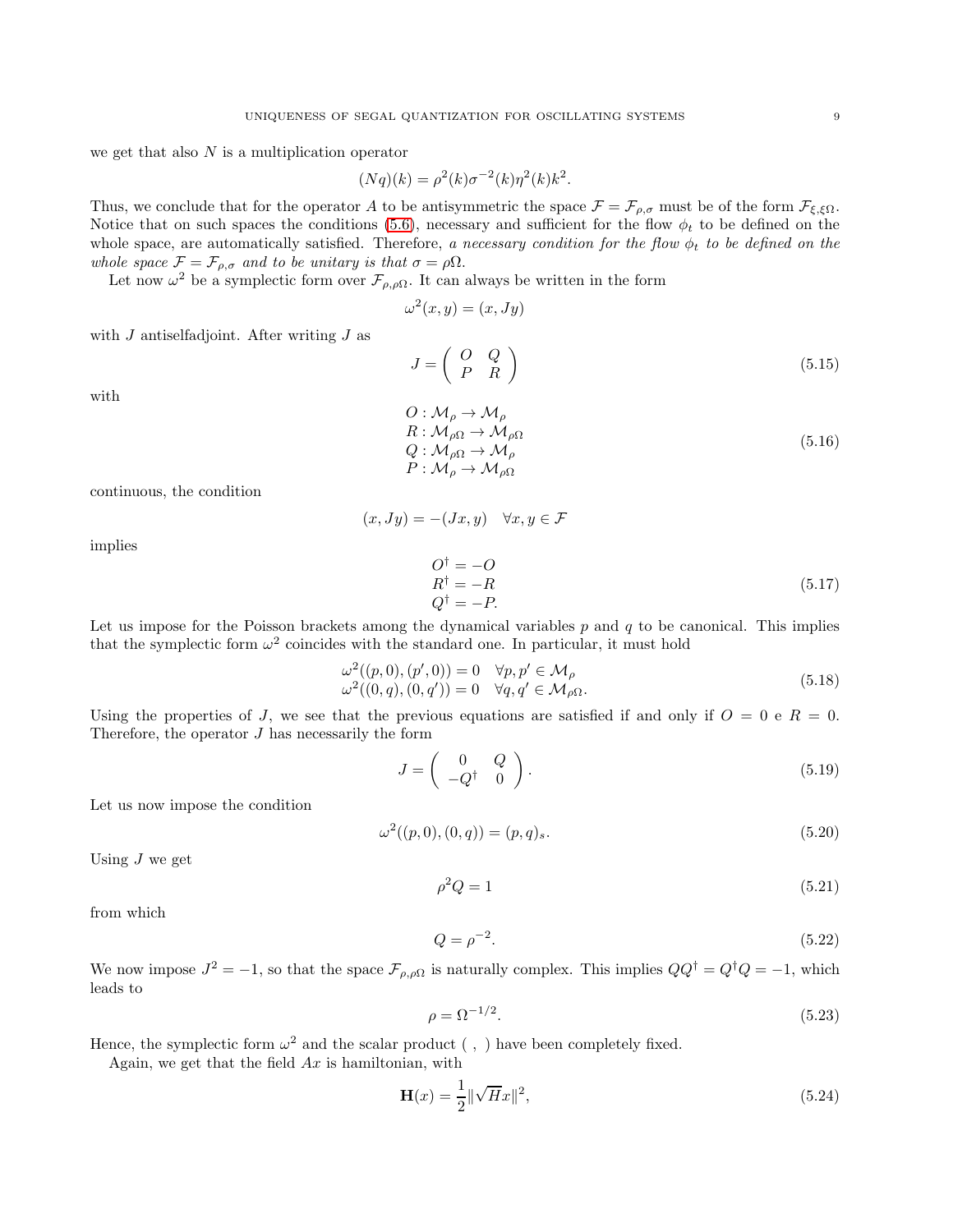where

$$
H = \left(\begin{array}{cc} \Omega & 0\\ 0 & \Omega \end{array}\right). \tag{5.25}
$$

This hamiltonian coincides with the  $K(x)$  classically chosen to define the equations of motion of a system of oscillators on the standard naturally complex symplectic space. It is worth to notice that the operator J commutes with H

 $[J, H] = 0.$ 

Thus, we have proved that there exists one and only one naturally complex symplectic space with respect to which the evolution  $\phi_t$  of a chain of decoupled harmonic oscillators with pair to pair different frequencies is unitary and hamiltonian. In this space the scalar product is given by

$$
((p, p'), (q, q')) = (p, \Omega^{-1}p')_s + (q, \Omega q')_s,
$$

the symplectic form is the standard one

$$
\omega^{2}((p,q),(p',q')) = (p,q')_{s} - (q,p')_{s}
$$

while the complex unity  $J$  is given by

$$
J(p,q) = (\Omega q, -\Omega^{-1} p).
$$

The hamiltonian of the system is

$$
\mathbf{H}(p,q) = \frac{1}{2} (||p||_s^2 + ||\Omega q||_s^2).
$$

### 6. System of decoupled harmonic oscillators with equal frequency

We can now introduce degeneracies. On the standard naturally complex symplectic space  $\mathcal{F}_S^1$  let us consider the hamiltonian

$$
\mathbf{K}(x) = \frac{1}{2} \|\sqrt{Kx}\|_{S}^{2} = \frac{1}{2}(p_{1}^{2} + p_{2}^{2} + \Omega^{2}q_{1}^{2} + \Omega^{2}q_{2}^{2})
$$

where

$$
K = \begin{pmatrix} 1 & 0 & 0 & 0 \\ 0 & 1 & 0 & 0 \\ 0 & 0 & \Omega^2 & 0 \\ 0 & 0 & 0 & \Omega^2 \end{pmatrix}
$$
 (6.1)

and  $\Omega > 0$ . The corresponding hamiltonian system is given by the equations

$$
\dot{x} = I_S d\mathbf{K}(x) = -J_S \nabla \mathbf{K}(x) = Ax
$$

with  $A: \mathcal{F} \to \mathcal{F}$ ,

$$
A\left(\begin{array}{c}p\\q\end{array}\right) = \left(\begin{array}{cc}0 & -\Omega^2\\1 & 0\end{array}\right)\left(\begin{array}{c}p\\q\end{array}\right).
$$
\n(6.2)

If  $\Omega \neq 1$  the flow  $\phi^{At}$  generated by the previous equations is not unitary. Once again, we will show that this system admits a unique unitary realization  $(\mathcal{F}, \omega^2, (\ , \ )).$ 

As before, let  $( , )_S$  be the euclidean scalar product in  $L^2(X, d\mu) \times L^2(X, d\mu)$ . Therefore, the scalar product  $( , )$ , when it exists, can be written in the form  $( \cdot, \cdot) = ( \cdot, G \cdot)$ , with

$$
G = \left(\begin{array}{cc} a & b \\ b & c \end{array}\right),\tag{6.3}
$$

where  $a, b, c$  are positive defined symmetric operators. For  $\phi_t$  to be a group of unitary transformations, A must be antisymmetric:

$$
(x, Ay) = -(Ax, y) \quad \forall x, y \in \mathcal{F},\tag{6.4}
$$

so that G must have the form

$$
G = \left(\begin{array}{cc} \alpha & 0\\ 0 & \Omega^2 \alpha \end{array}\right) \tag{6.5}
$$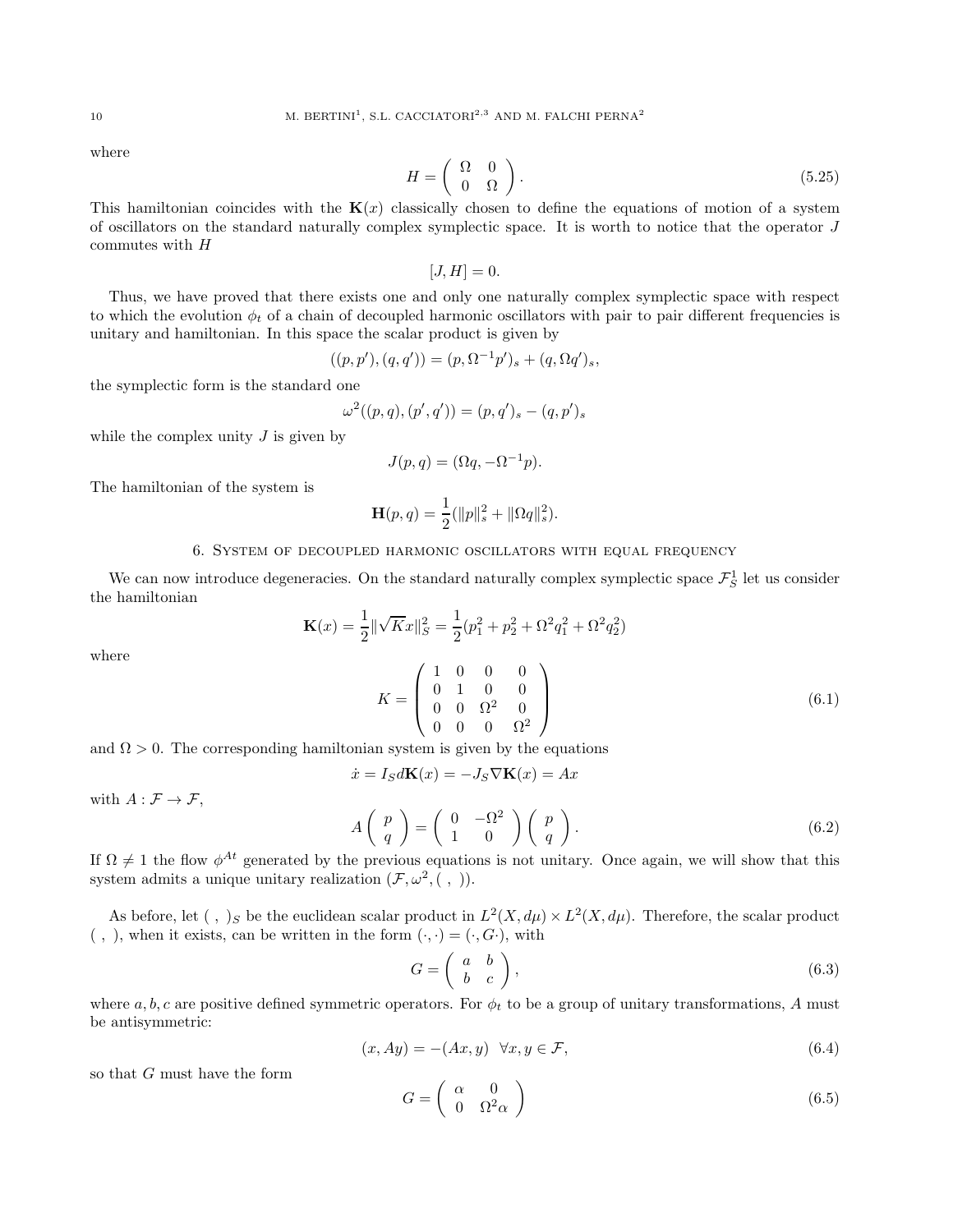with  $\alpha$  a symmetric and positive definite operator.

Any symplectic form  $\omega^2$  over  $\mathcal F$  can be written in the form

$$
\omega^2(x, y) = (x, Jy) \tag{6.6}
$$

with *J* antisymmetric. After setting

$$
J = \left(\begin{array}{cc} a & b \\ c & d \end{array}\right),\tag{6.7}
$$

the condition

$$
(x, Jy) = -(Jx, y) \quad \forall x, y \in \mathcal{F}
$$

implies

$$
\alpha a = -(\alpha a)^T,\n\alpha d = -(\alpha d)^T,\n\Omega^2 \alpha c = b^T \alpha
$$
\n(6.8)

that is

$$
\alpha a \alpha^{-1} = -a^T,
$$
  
\n
$$
\alpha d\alpha^{-1} = -d^T,
$$
  
\n
$$
\Omega^2 \alpha c \alpha^{-1} = b^T.
$$
\n(6.9)

From the first two we deduce that a is similar to  $-a^T$  and d is similar to  $-d^T$ , which is possible if and only is both  $a$  and  $d$  are vanishing matrices.<sup>[1](#page-10-0)</sup> Therefore,

$$
J = \left(\begin{array}{cc} 0 & \Omega^2 \alpha^{-1}^T c^T \alpha^T \\ c & 0 \end{array}\right). \tag{6.10}
$$

For  $J$  to be non degenerate it occurs for  $c$  to be invertible.

The condition  $J^2 = -1$ , so that J is an imaginary unit, leads to  $bc = -1$  that is  $c^T b^T = -1$ , or also

$$
c^T \alpha c \alpha^{-1} = -\Omega^{-2} \tag{6.11}
$$

and finally

$$
\alpha^{-1}^T c^T \alpha^T c = -\Omega^{-2} \tag{6.12}
$$

from which the matrix  $J$  takes the form

$$
J = \left(\begin{array}{cc} 0 & -c^{-1} \\ c & 0 \end{array}\right). \tag{6.13}
$$

Let us impose the conditions

$$
\{p_i, q_j\} = \delta_{i,j} \tag{6.14}
$$

that is

$$
\begin{aligned} \omega^2((e_i, 0), (0, e_j)) &= \delta_{i,j} \\ \omega^2((0, e_i), (e_j, 0)) &= \delta_{i,j}. \end{aligned} \tag{6.15}
$$

These imply  $\alpha = c$  and  $\alpha = \pm \Omega^{-1}$ . The positivity of the scalar product imposes  $\alpha = \Omega^{-1}$ . Hence, the scalar product is finally

$$
G = \left(\begin{array}{cc} \Omega^{-1} & 0\\ 0 & \Omega \end{array}\right),\tag{6.16}
$$

whereas the matrix  $J$  is given by

$$
J = \begin{pmatrix} 0 & \Omega \\ -\Omega^{-1} & 0 \end{pmatrix}.
$$
 (6.17)

It is worth noticing that the operator J commutes with H.

<span id="page-10-0"></span><sup>&</sup>lt;sup>1</sup>The matrices a and  $-a^T$  are similar, hence they have the same eigenvalues; on the other side also the matrices a and  $a^T$  have the same eigenvalues. Therefore,  $a^T$  and  $-a^T$  have the same eigenvalues, which is possible if and only if all eigenvalues vanish and the whole matrix a vanishes.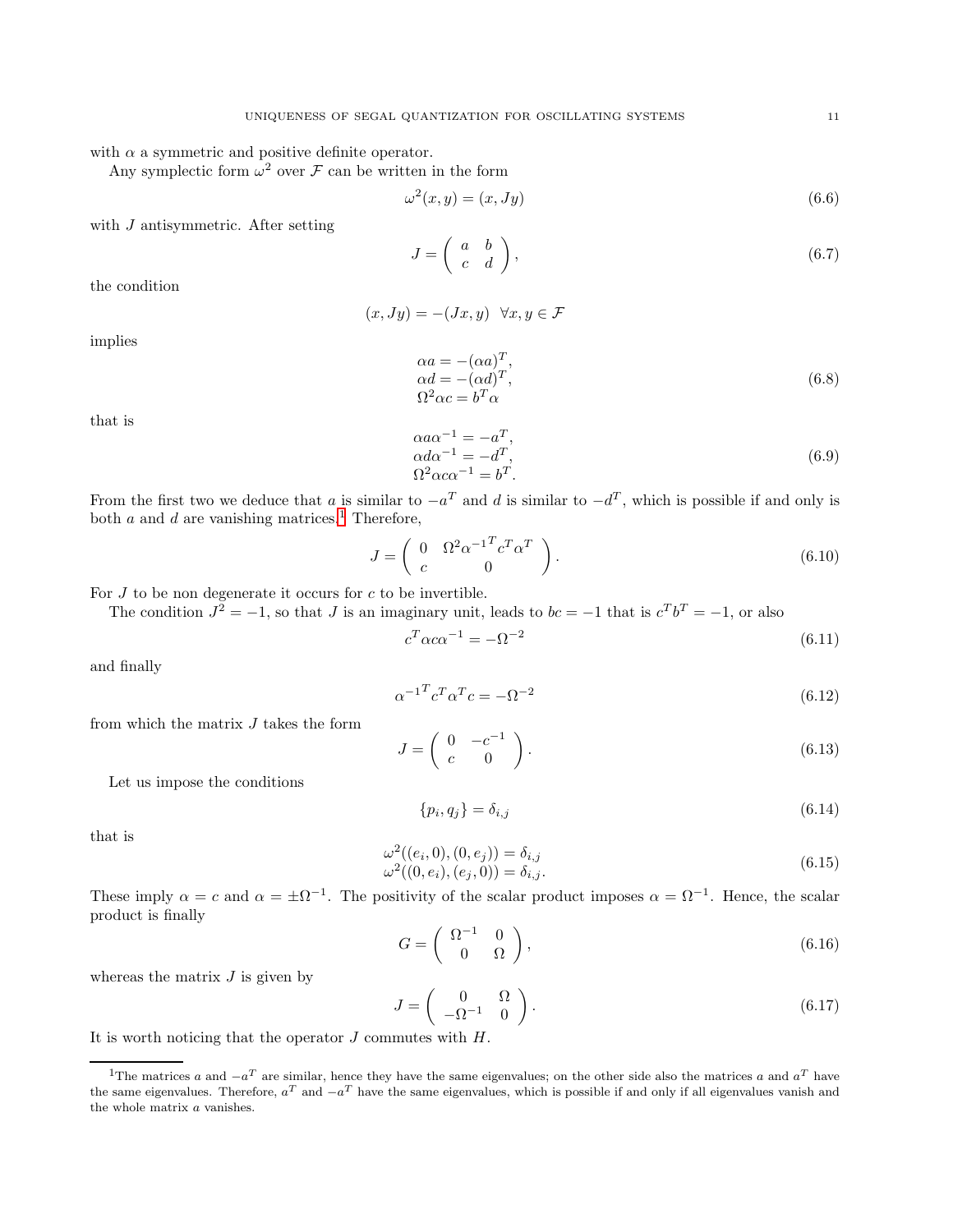Thus, we have shown that there exists one and only one naturally complex symplectic space with respect to which the evolution  $\phi_t$  of a chain of decoupled harmonic oscillators with all identical frequencies is unitary and hamiltonian. In this space the scalar product is given by

$$
((p,q),(p',q')) = (p,\Omega^{-1}p')_S + (q,\Omega q')_S,
$$

the symplectic form is the standard one

$$
\omega^2 = dp \wedge dq
$$

whereas the complex unity  $J$  is given by

$$
J(p,q) = (\Omega q, -\Omega^{-1} p).
$$

The hamiltonian of the system is

$$
\mathbf{K}(p,q) = \frac{1}{2} \sum_{1=1}^{n} (p_i^2 + \omega_i^2 q_i^2).
$$

With respect to this scalar product and symplectic form, the hamiltonian of the system is given by

$$
\mathbf{H}(p,q) = \frac{1}{2}(\|p\|_S^2 + \|\Omega q\|_S^2).
$$

The flow of such hamiltonian system is by construction symplectic and unitary.

## 7. The general case of a system of finite or infinite harmonic oscillators with arbitrary **FREQUENCIES**

We can finally tackle the most general case. Let us consider the measurable space  $(X, \mu)$ ,  $X \subset [0, \infty) \times \mathbb{R}$ ,  $\mu = \mu_{ac} + \mu_d$ . Let M be the space of real functions of real variables  $f = f_{\xi}(k)$  that are measurable w.r.t.  $\mu$ . Over the space  $\mathcal{F} = \mathcal{M} \times \mathcal{M}$  let us consider the system of differential equations

$$
\dot{x} = Ax \tag{7.1}
$$

with  $A: \mathcal{F} \to \mathcal{F}$ ,

$$
A\left(\begin{array}{c}p\\q\end{array}\right) = \left(\begin{array}{cc}0 & -\Omega^2\\1 & 0\end{array}\right) \left(\begin{array}{c}p\\q\end{array}\right),\tag{7.2}
$$

where  $\Omega : \mathcal{M} \to \mathcal{M}$  is the multiplication operator  $(\Omega f)_{\epsilon}(k) = kf_{\epsilon}(k)$ . Using the previous results it is possible to prove that there exists exactly one unitary realization of this dynamical system. Since it is a summary of the results in the previous sections, we leave the proof of this statement to the interested reader. This is the most general case for a positive adjoint operator in a Hilbert space, with arbitrary spectrum and arbitrary degeneration.

### 8. Segal quantization

With all this at hand the Segal quantization of a system of harmonic oscillators is direct. Given the system of harmonic oscillators we construct the (unique) correspondent naturally complex symplectic space  $\mathcal{F}$ , endowed with the scalar product

$$
((p,q),(p',q')) = (p,\Omega^{-1}p')_S + (q,\Omega q')_S, \tag{8.1}
$$

the standard symplectic form

$$
\omega^{2}((p,q),(p',q')) = (p,q')_{S} - (q,p')_{S},\tag{8.2}
$$

and with the complex unit J

$$
J(p,q) = (\Omega q, -\Omega^{-1} p). \tag{8.3}
$$

The hamiltonian of the system is

$$
\mathbf{H}(p,q) = \frac{1}{2}(\|p\|_{S}^{2} + \|\Omega q\|_{S}^{2}),\tag{8.4}
$$